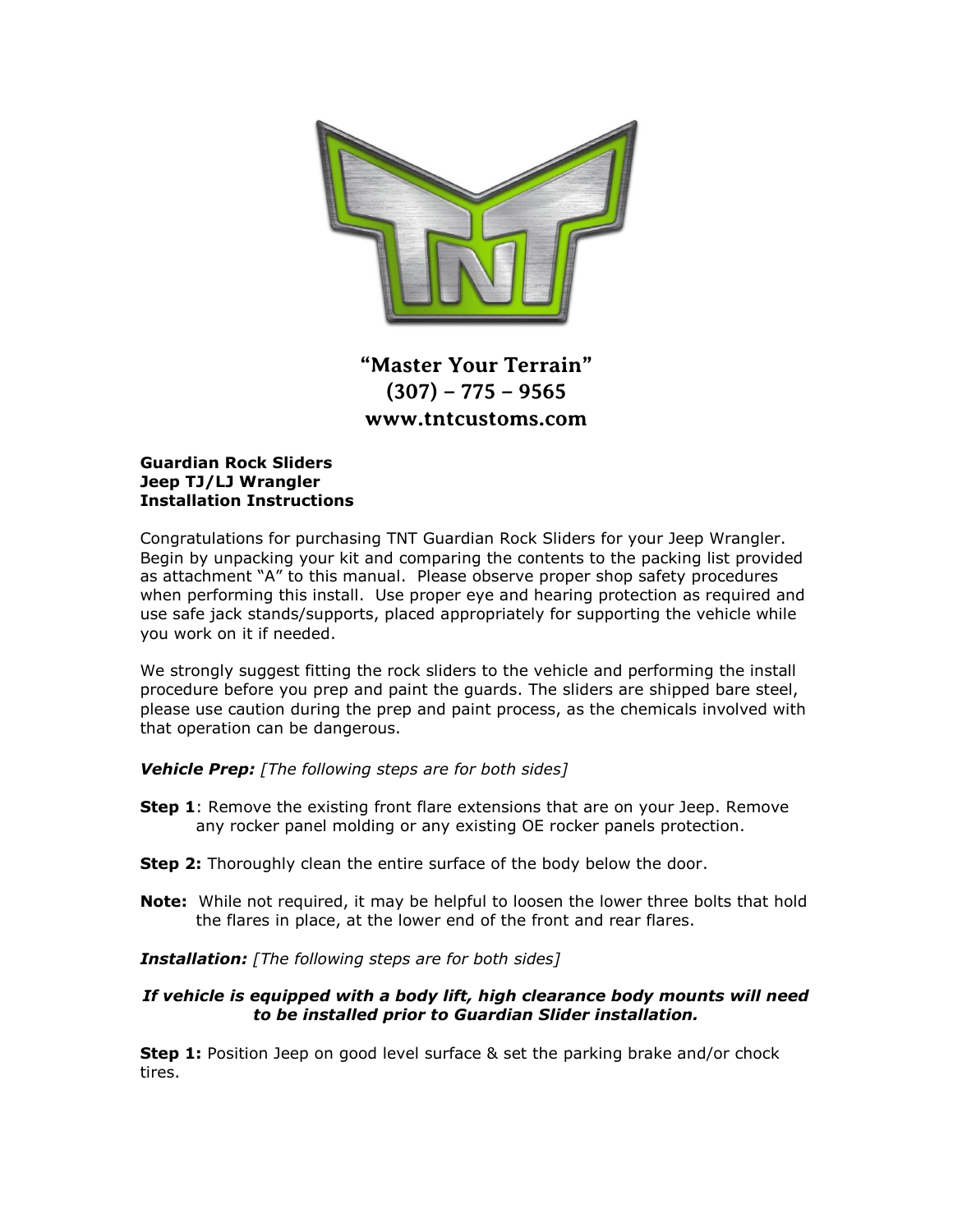**Step 2:** Remove the bolts and lower body mount bushings from the center three body mounts on both sides of the Jeep.

**STEP 3:** Position the Slider up tight to the side of the body and raise it to the point that the notch in the slider is centered with the letters "J E E P" stamped into the side of the Jeep. Once satisfied with the position of the Guard clamp it in place using a "C" clamp or suitable clamp through the door opening. Use care not to pinch any wires that are inside the body. Ensure the slider is level. Use the bottom of the door opening as a guide.



**STEP 4:** Mark the upper mounting holes on the body using a marker or transfer punch. Remove the Rocker Guard and set it aside.

**STEP 5:** Center punch and drill the mounting holes to 3/8"

**NOTE:** The forward 2 mounting holes will need to have an access hole drilled on the inside of the body. We suggest drilling all the way through the body to give yourself a center hole on the inside of the tub and then opening that hole up to 1" using a hole saw or uni-bit (step bit). Some models will require the same method for the rear most hole.



**STEP 6:** Reinstall the Guardian Rock Slider. Install the 3/8" hardware supplied, tighten to 30 ft-lbs. If installing the optional inner braces then leave out the three bolts that are centered in the door opening. These bolts will be installed with the braces.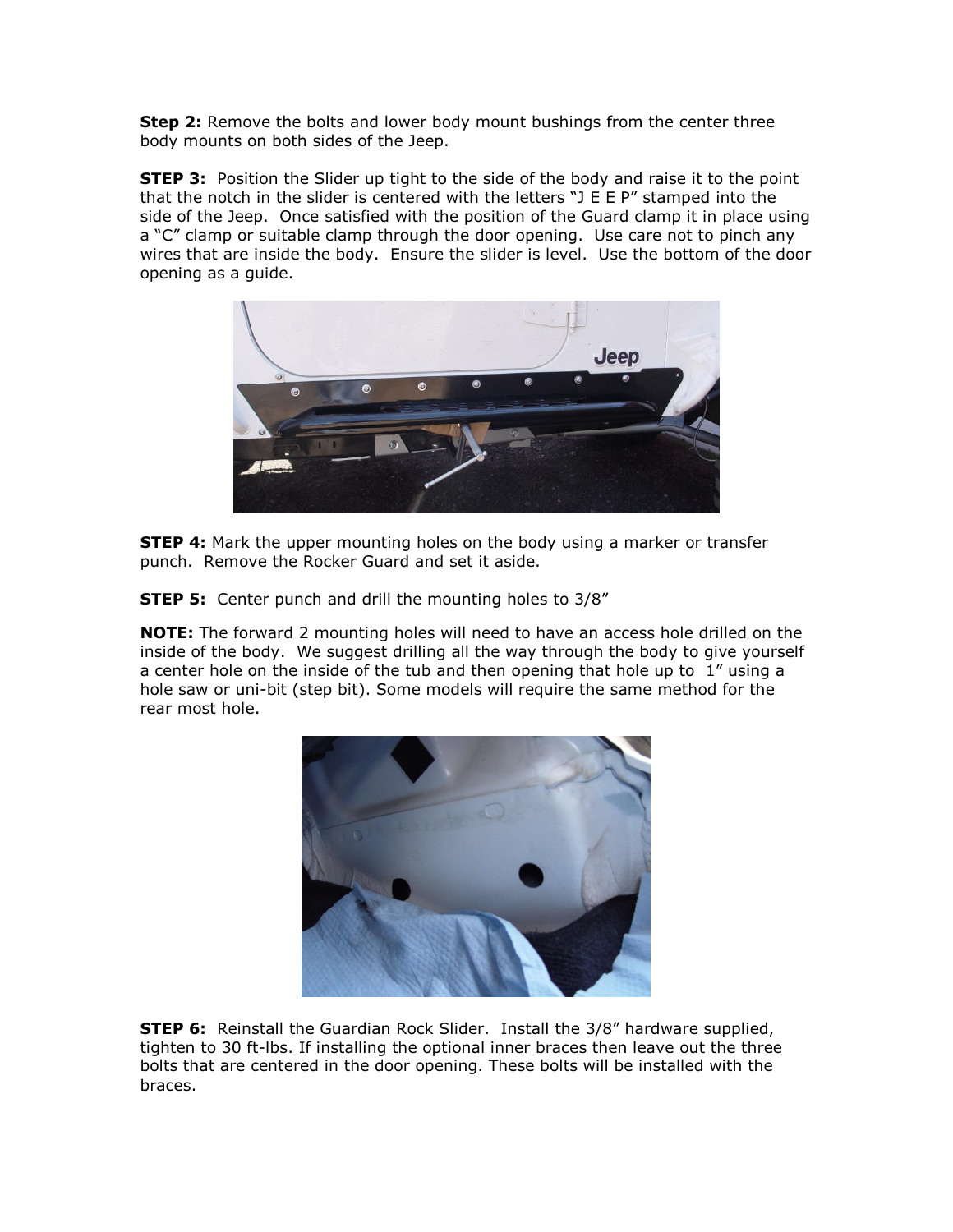**STEP 7:** Locate three cone shaped bushings and three ½"x3 ¼" bolts and washers supplied in the hardware kit. Insert the bushings, wide side up, between the slider and the factory body mount. Insert 1/2" bolt with washer and tighten.



**STEP 8:** Repeat for opposite side of vehicle.

## **Parts List (LJ qty in [#]):**

2 – Guardian Rock Sliders 16  $[18]$  – 3/8" x 1" stainless button-heads 16 [18] – 3/8" washers 16 [18] – 3/8" top locks  $6 - \frac{1}{2}$  x 3  $\frac{1}{4}$  bolts  $6 - \frac{1}{2}$ " washers 6 - bushings

### **Optional: Inner Support Braces**

**STEP 1:** Remove the front seat mounting bolts from the drivers side seat.

**STEP 2:** Locate the drivers side inner brace, place it on the floor as seen in the image below. (seat does not need to be removed). Some models may need the seatbelt indicator wiring detached from the floor for proper brace fitment.